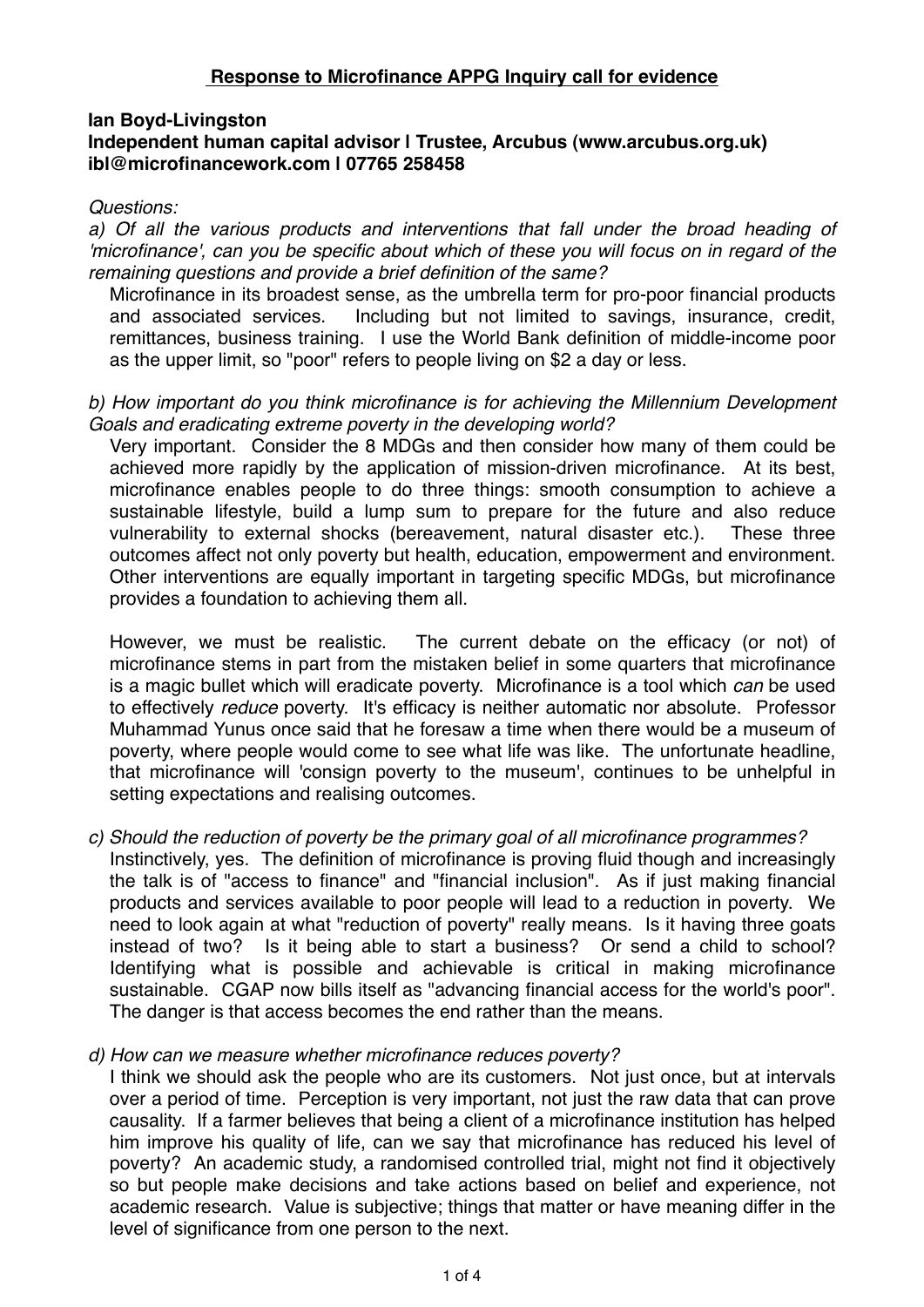A lot of effort goes towards examining the internal structures and mechanisms of MFIs, based on the idea that getting this right is a proxy for success in the field. Is it though? We make assumptions at our peril. Many studies rely on data that is fundamentally flawed because too much effort is placed upon analysis and reporting, not enough on design and collection. Effective measurement of whether microfinance reduces poverty is as high-touch as the provision of microfinance itself. We need to place as much emphasis on the *how* of impact assessment studies as the *what*. One possibility which I am currently investigating is the use of the oral testimony methodology; allowing microfinance clients to tell their story in narrative form, recording the meaning and significance of microfinance to people whom it should be supporting. Systematising the capture of the *transformational* aspect of successful microfinance could lead to better risk management, greater and more targeted funding and a clearer understanding of what microfinance can do. The challenge is to go beyond anecdote, as microfinance has for too long depended upon the story of 'the woman who bought a cow...".

### *e) What factors make microfinance successful in alleviating poverty?*

Product design - products that address the specific problems and needs of poor people, as opposed to standardised loans, savings etc. that are just made available via increased outreach.

Client profiling - fulfilling the requirements of "know your customer" beyond the level demanded by regulators. Understanding the lives of those you serve and therefore the value you can add through the provision of microfinance.

Longitudinal M&E - monitoring & evaluation that does more than just take occasional snapshots but seeks instead to build a rich, deep picture of life and lives over a period of time. Think "Portfolios of the Poor" rather than RCT or PPI. Also focusing less on internal operations and proxies but connecting directly with clients. Not via questionnaires delivered by foreign field workers but by engaging in real dialogue with local agents; making clients partners rather than just consumers. Microfinance should seek to empower and part of empowerment is making people feel they are sharing the journey.

# f) Is microfinance still valuable even if it doesn't reduce poverty directly (or if causality can't *be proved)?*

Proving causality is one of the most difficult problems we face. Enormous amounts of time, money and resources have been dedicated to trying to find out. Yet we still cannot prove it. Should we agonise too much about this though? I think we should focus more on the experience of those people who microfinance aims to serve, less on the structure and operations of microfinance institutions themselves.

We do know that microfinance can reduce poverty directly, for some people. Does it actually enable people to move out of poverty completely, permanently? That is a more difficult, but necessary, question. One way of measuring it might be to find out how many people make the transition from being the client of a microfinance institution to a mainstream bank. Partnerships between MFIs and banks could help ensure the sustainability of these transitions and cement the processes that enable people to move out of poverty with less risk of falling back in.

If microfinance did not reduce poverty directly, would it still be valuable? Given my view that microfinance must have the aim of reducing poverty; if it does not achieve its aim, is it still valuable? Time is the intangible factor: how long should we observe someone who is a recipient of microfinance before deciding that they are, or are not, moving out of poverty? The journey is not a steady road, there are bumps along the way.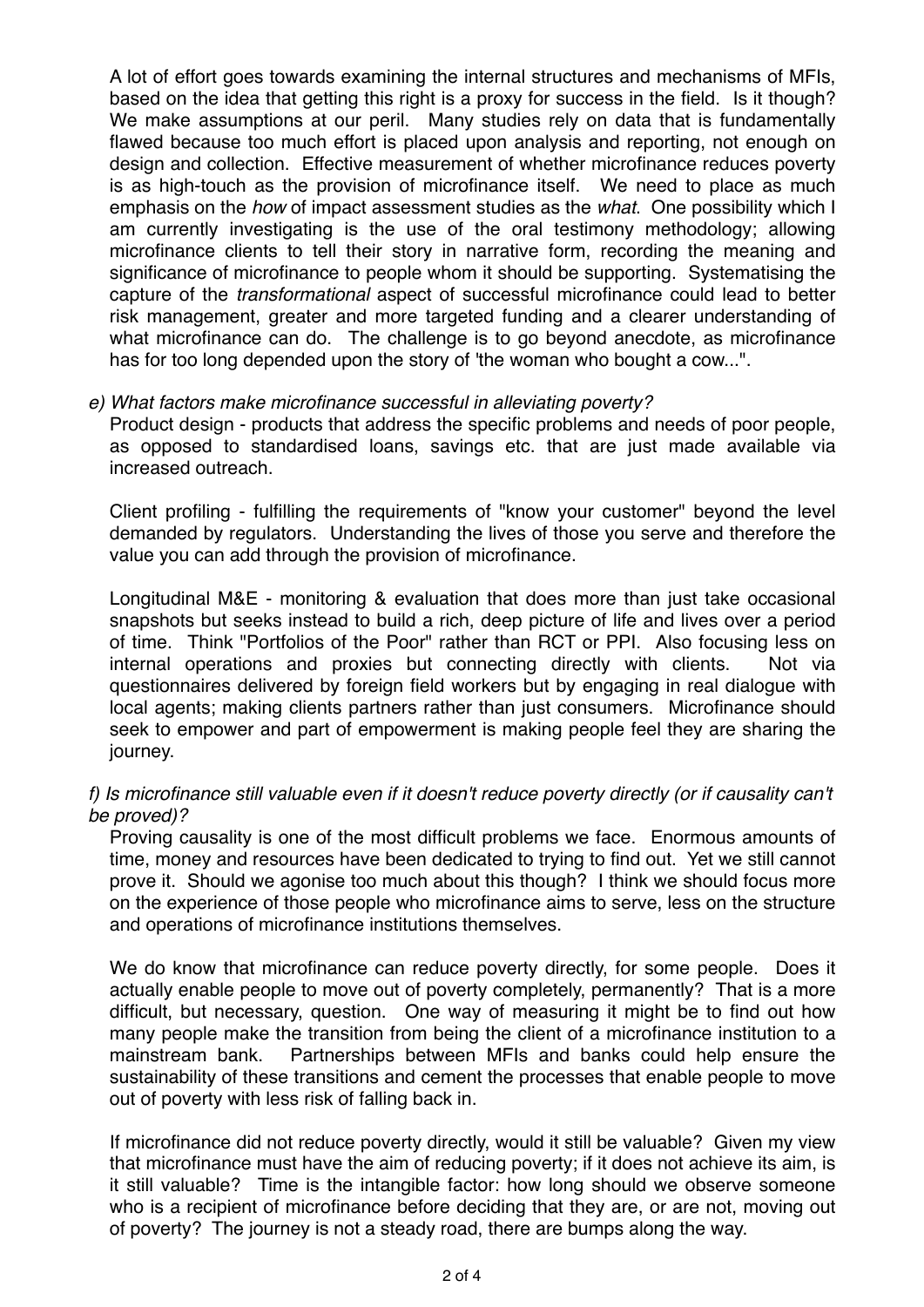*g) Should we be concerned about the financial sustainability of microfinance models? Is achieving financial sustainability compatible with the social goal of alleviating poverty?* 

Yes we should be concerned. If microfinance is "a hand up, not a hand out", promoting independence, responsibility and sustainability, then providers of microfinance must in themselves be independent, responsible and sustainable. Microfinance institutions that depend upon external funding or assistance will not achieve their full potential, they will always have attenuated performance. Just as in the mainstream financial services arena. Financial sustainability is absolutely compatible with social goals. Indeed, if a socially-motivated MFI *cannot* be financially sustainable there is a much greater risk of mission drift as financial pressures begin to bite, if sources of funding fluctuate or fashions change.

### *h) Which groups should or should not be targeted by microfinance programmes and why? (For example: the economically active poor, the poorest, etc).*

If my definition, the World Bank definition, given at the beginning holds true then it is the population living on \$2 a day or less who should be targeted. This seems to me the best way to categorise the potential market; other terms such as "working poor" or "economically active poor", "bottom of the pyramid" and so on are open to broad interpretation. Those living on \$2 or less are the most vulnerable, most insecure and also those for whom microfinance can fulfil the most urgent need. To revisit the definition of "microfinance programme"; we should remember that many of those deserving of help are so poor that a loan, savings account or insurance product are incomprehensible. Education, training and other forms of help such as asset transfer are more vital and can still be counted under the (my) definition of microfinance. The BRAC graduation programme and the stepped programme implemented by Fonkoze in Haiti both aim to help the poorest people up on to the ladder where formal financial services is effective. Even serving the poorest of the poor falls within the remit of microfinance, as it should.

If financial access is the goal, as espoused in CGAP's tagline, then it is everyone who is excluded from the formal sector. Too broad, in my opinion. We better serve those living on less than \$2 a day by focusing on them rather than including them in a general category.

#### *i) How can governments and donors contribute to the poverty reducing capabilities of microfinance programmes?*

Tying funding to a requirement for details and records of the experiences of the recipients of microfinance. Providing support in obtaining (for example) oral testimony from clients. In all the debate, analysis, argument and counter-argument about microfinance the voices of clients are notably absent. The stories we do hear are filtered through the MFIs themselves, the media and others who have vested interests.

Directing funding where it shown to be most effective promulgates the journey out of poverty for many more people. Finding out what is effective is key, because effectiveness does not discriminate by size or location. The smallest, most remote MFI with a social mission that directly helps hundreds may be more worthy of funding than a programme which provides millions with mobile banking. If the measure of true success, the measure of microfinance, is a reduction in poverty.

With targeted funding must also come an emphasis on building capacity and building self-sufficiency, sustainability. Governments and donors must aim for planned obsolescence as their ultimate goal.